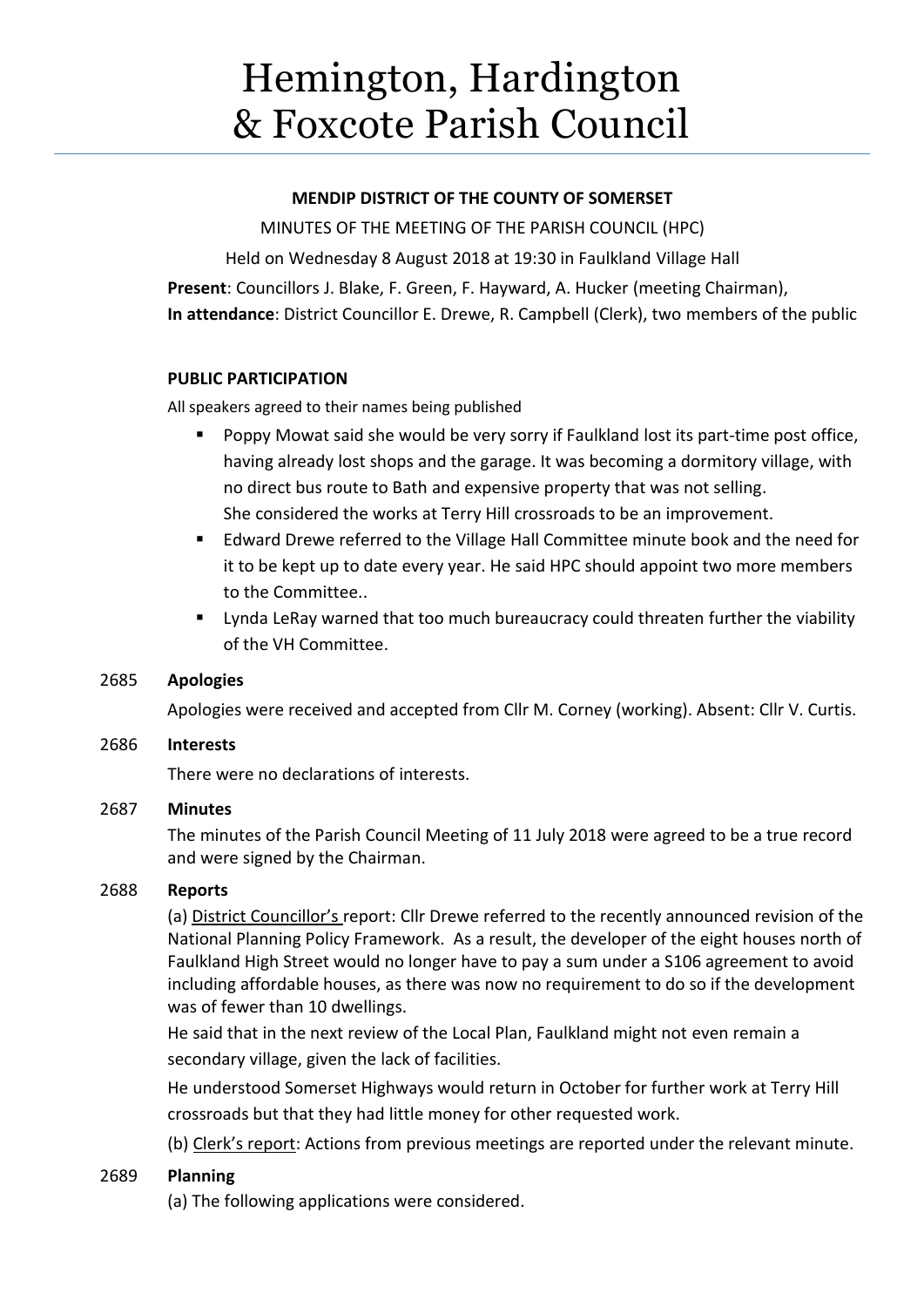| 2018/1805/HSE<br>1 The Retreat Foxcote BA3<br>5YF            | Two storey extension                                                                                            | No information to<br>hand - consideration<br>held over                                                       |
|--------------------------------------------------------------|-----------------------------------------------------------------------------------------------------------------|--------------------------------------------------------------------------------------------------------------|
| 2018/1868/OTS<br>Upper Row Farm Row Lane<br>Laverton BA2 7RB | Outline planning permission (all<br>matters reserved) for the<br>erection of a agricultural workers<br>dwelling | <b>Resolved</b> (proposed<br>Cllr Green, 2 <sup>nd</sup> Cllr<br>Blake, unanimous) to<br>recommend approval. |

(b) Planning decisions: none

(c) Enforcement: it was understood Mendip had issued an Enforcement Notice in relation to the skip hire business on the A362.

# 2690 **Highways and rights of way**

(a) Update: the information provided by Cllr Drewe in the Public Forum was noted.

Clr Hucker again said that traffic in Faulkland High Street was faster since the centre white line had been reinstated.

Tim Gibbs to be asked to look at the battery of the top speed indicator advice.

(b) Speedwatch: Cllr Blake said he would be starting again from scratch. He will contact Norton St Philip Traffic Action Group for advice. Cllr Curtis has the speed gun.

(c) Fingerposts: Cllr Hucker did not yet have a price for fibreglass arms but had spoken to someone who can weld cast iron.

(d) Rights of way: no update.

## 2691 **Environment and maintenance**

Tree work on Faulkland Green: further prices to be obtained.

**RESOLVED** (proposed Cllr Hayward, 2<sup>nd</sup> Cllr Hucker) to spend up to £170 on replacing both gateposts at Faulkland pond, the cost of the posts themselves being sponsored.

# 2692 **Part-time post office**

In view of new information, namely some community desire to retain the facility (as expressed in the Public Forum) and the Post Office's desire to do so as well, it was AGREED to the continuation of one reliable three-hour session per week, properly advertised. The Post office to be asked in the first instance to meet the utility cost of £5 per session.

## 2693 **Rural Economy**

Response to NALC's call for evidence on the Rural Economy to be considered in September.

## 2694 **Staff**

Two experienced parish clerks had replied to the advertisement for a new Clerk. Interviews would take place shortly after the revised closing date of 24 August.

## 2694 **Communication**

Cllr Blake had researched the best way of providing Hemington Parish Council addresses for Councillors and Clerk, as recommended for the sector. He recommended a Fasthost package of 5 light and 2 full email addresses for £23.88 + VAT for one year. He could help set it up. To be on September's agenda for approval

## 2696 **GDPR**

Cllr Blake and the Clerk had attended a training session. The Clerk will carry out a data audit and advise policies and notices to be provided/updated.